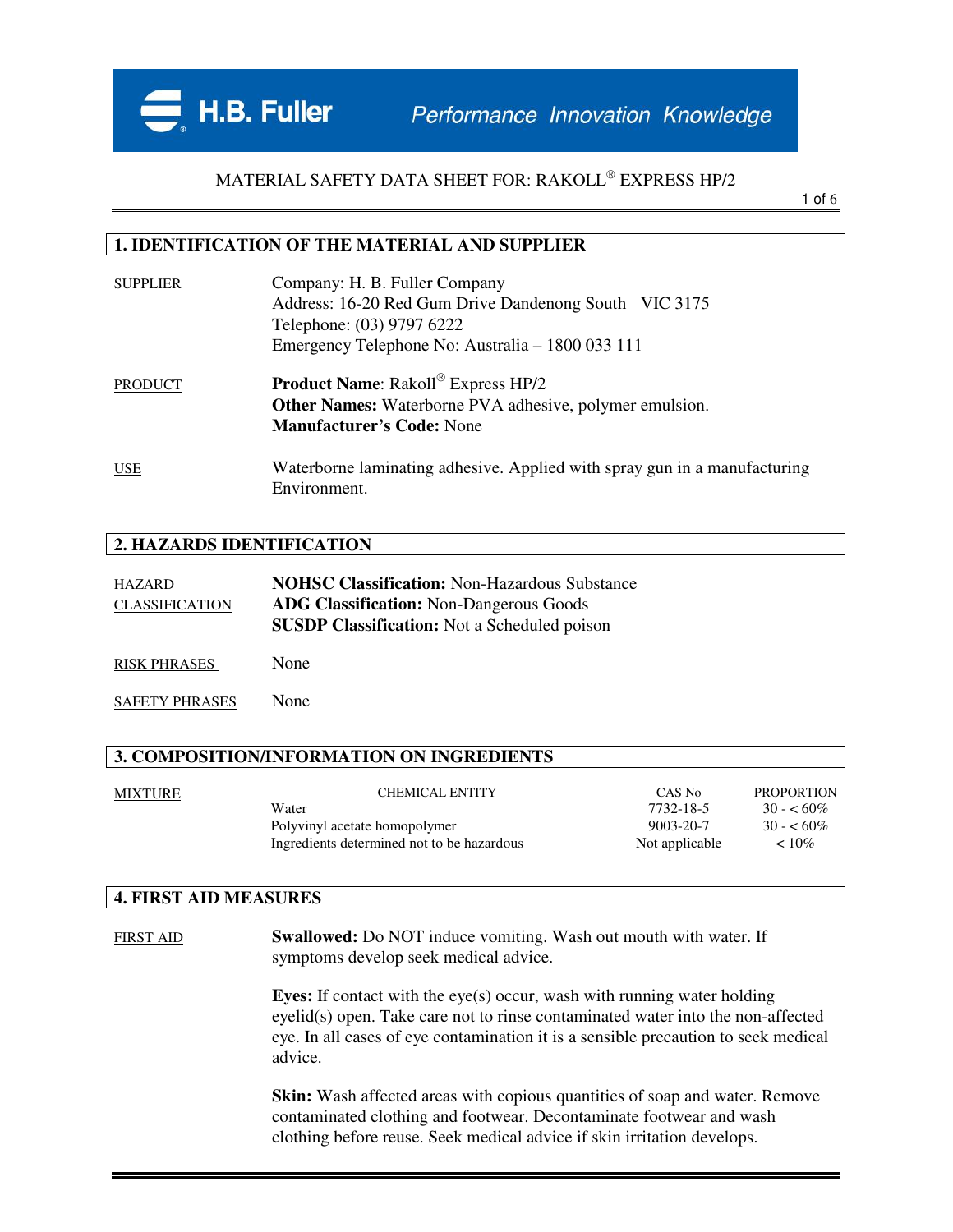## MATERIAL SAFETY DATA SHEET FOR: RAKOLL EXPRESS HP/2

2 of 6

**Inhaled:** Remove victim from exposure - avoid becoming a casualty. If breathing is laboured or has stopped apply artificial respiration at once. Seek medical advice immediately.

**First Aid Facilities:** Have eyewashes, safety showers and normal washroom facilities are available in the vicinity where exposure may occur.

**DOCTOR** 

ADVICE TO Treat symptomatically.

# **5. FIRE FIGHTING MEASURES**

| <b>EXTINGUISHING</b><br><b>MEDIA</b>                     | This product is not combustible, but will burn once all the water in the<br>mixture has evaporated. In a general fire use an extinguishing medium that is<br>appropriate to the surrounding fire.                                                                                                                                                                                                                                            |
|----------------------------------------------------------|----------------------------------------------------------------------------------------------------------------------------------------------------------------------------------------------------------------------------------------------------------------------------------------------------------------------------------------------------------------------------------------------------------------------------------------------|
| <b>HAZARDOUS</b><br><b>COMBUSTION</b><br><b>PRODUCTS</b> | Oxides of carbon, dense smoke and other noxious vapours and gases of<br>unknown composition.                                                                                                                                                                                                                                                                                                                                                 |
| PRECAUTIONS FOR<br><b>FIRE FIGHTERS</b>                  | In a general fire keep containers cool with water spray to prevent rupture of<br>containers. Wear full protective equipment and self-contained breathing<br>apparatus. Move containers from fire area if it can be done without risk. The<br>residue of this product will burn and give off toxic vapours and gases, once all<br>the water in the product has evaporated. Prevent fire fighting medium from<br>entering drains or waterways. |

### **6. ACCIDENTAL RELEASE MEASURES**

| <b>EMERGENCY</b><br><b>PROCEDURES</b> | Slippery when spilled – avoid accidents. Wearing full PPE (see Section 8),<br>increase ventilation in the hazard area and restrict access. Shut off leak if safe to<br>do so. Dyke spill to minimise environmental pollution. Inform emergency<br>services if substance has spilled into sewer, drains or waterways.                                                                                                     |
|---------------------------------------|--------------------------------------------------------------------------------------------------------------------------------------------------------------------------------------------------------------------------------------------------------------------------------------------------------------------------------------------------------------------------------------------------------------------------|
| <b>CLEAN UP</b><br><b>PROCEDURE</b>   | <b>Small Spills:</b> Wipe up with rags, sponge, mop or paper. Allow the soaked<br>substrates to dry in a well ventilated area before disposal as general industrial<br>waste.                                                                                                                                                                                                                                            |
|                                       | Large spills: Wearing full personal protective equipment, contain spill with<br>sand, earth, sawdust or Vermiculite. Prevent run-off into drains or waterways.<br>Bail or pump any free liquid into sealable plastics containers. Collect absorbed<br>material and place it also into sealable plastics containers. Seal all containers<br>and clearly label them to ensure appropriate disposal. Hose down residue with |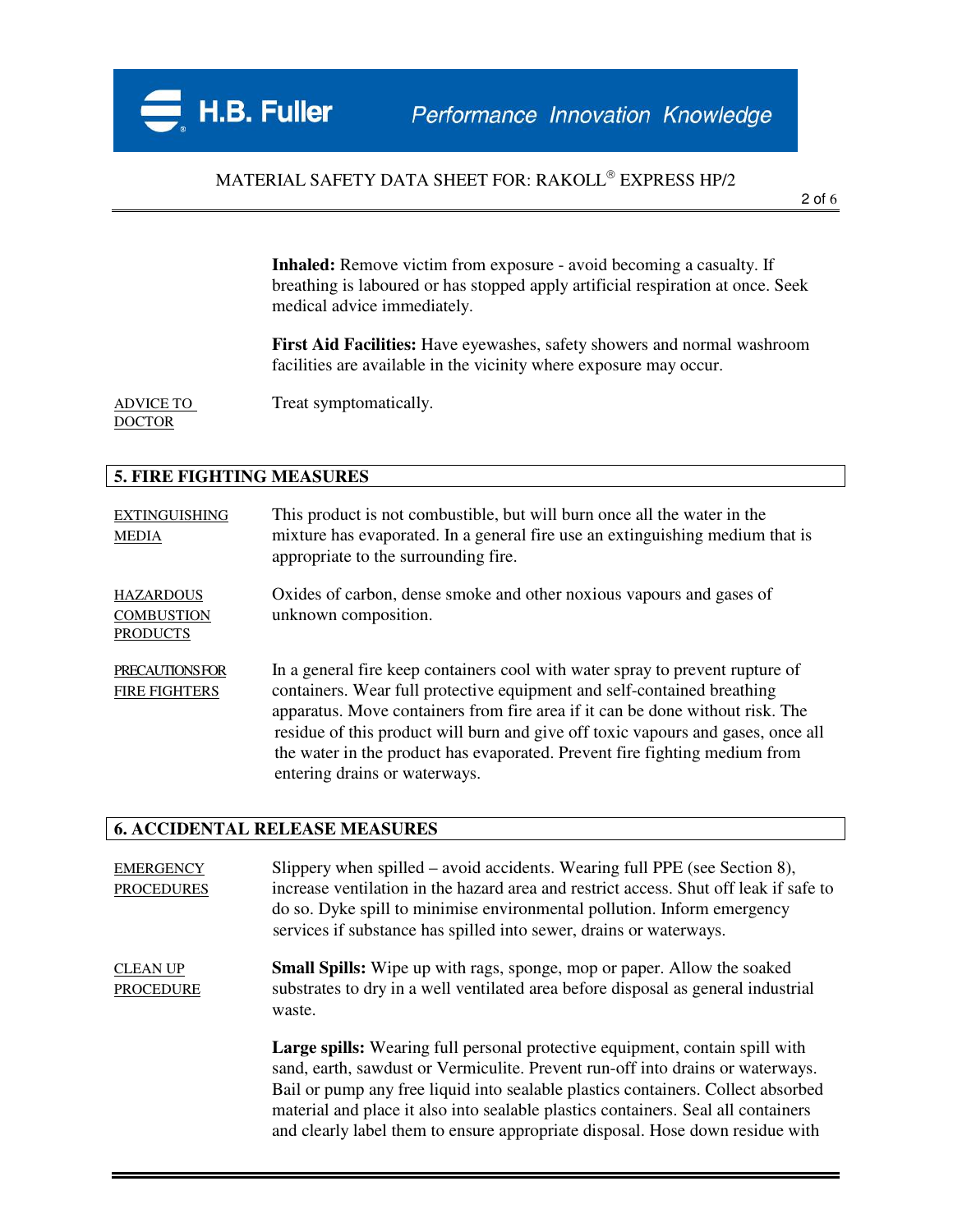

## MATERIAL SAFETY DATA SHEET FOR: RAKOLL EXPRESS HP/2

3 of 6

plenty of water. Take steps to prevent rinse water from entering drains or waterways.

### **7. HANDLING AND STORAGE**

| PRECAUTION FOR       | Practice sound industrial hygiene. Avoid breathing vapours, mists or aerosols.         |
|----------------------|----------------------------------------------------------------------------------------|
| <b>SAFE HANDLING</b> | Wash hands before work breaks and at the end of a shift. Avoid skin contact.           |
| <b>STORAGE</b>       | Store in a cool $(< 30^{\circ}C)$ , dry place away from heat sources and out of direct |
|                      | sunlight. Protect against freezing. Keep containers closed, securely sealed and        |

#### **8. EXPOSURE CONTROLS/PERSONAL PROTECTION**

protect against physical damage.

| <b>EXPOSURE</b><br><b>STANDARDS</b>                      | An Australian exposure standard for this mixture has not been set by NOHSC<br>However this mixture contains a small amount diisobutyl phthalate and trace<br>amounts of vinyl acetate monomer, the Australian exposure standard for which<br>have been set by NOHSC as shown below: |                                              |                                    |
|----------------------------------------------------------|-------------------------------------------------------------------------------------------------------------------------------------------------------------------------------------------------------------------------------------------------------------------------------------|----------------------------------------------|------------------------------------|
|                                                          | Exposure Standard [NOHSC:1003(2004)]<br>Vinyl acetate monomer<br>Diisobutyl phthalate ( $DIBP$ ) ( $UK - OES$ )                                                                                                                                                                     | <b>TWA</b><br>$10$ ppm<br>$5 \text{ mg/m}^3$ | <b>STEL</b><br>$20$ ppm<br>No data |
| <b>BIOLOGICAL</b><br><b>LIMIT VALUES</b>                 | Not applicable                                                                                                                                                                                                                                                                      |                                              |                                    |
| <b>ENGINEERING</b><br><b>CONTROLS</b>                    | Good general dilution ventilation. Use local exhaust ventilation if mists or<br>vapours are produced, Ensure that ventilation is sufficient to control exposure<br>levels below exposure standards.                                                                                 |                                              |                                    |
| <b>PERSONAL</b><br><b>PROTECTION</b><br><b>EOUIDMENT</b> | Use personal protective equipment that minimizes skin and eye contact, and<br>vapour, mists or aerosol inhalation. The type of protective equipment to be used<br>depends largely the volume and the manner in which the substance is used. To                                      |                                              |                                    |

 $UIPMENT$  depends largely the volume and the manner in which the substance is used. To ensure proper protection for any given situation, seek guidance from the following sources: protective clothing – AS 2919; gloves – AS 2161; eye protection – AS 1337; respiratory protection – AS 1715; feet protection – AS 2210. The suitability of each PPE for use with this substance should then be ascertained with the respective PPE suppliers.

> Under condition of ordinary use, wear safety glasses with side shields, nitrile rubber or Viton gloves, long sleeved overalls, and impervious boots. In the event of a large spill or if working in confined spaces, or if mists, aerosols or vapours are generated and their airborne concentration is unknown wear, in the addition to the above, a full-face AS/NZ 1716 compliant cartridge type respirator with an organic vapour filter; combine it with a particulate filter in the presence of aerosols or mist (for selection guidance see AS/NZ 1715). If the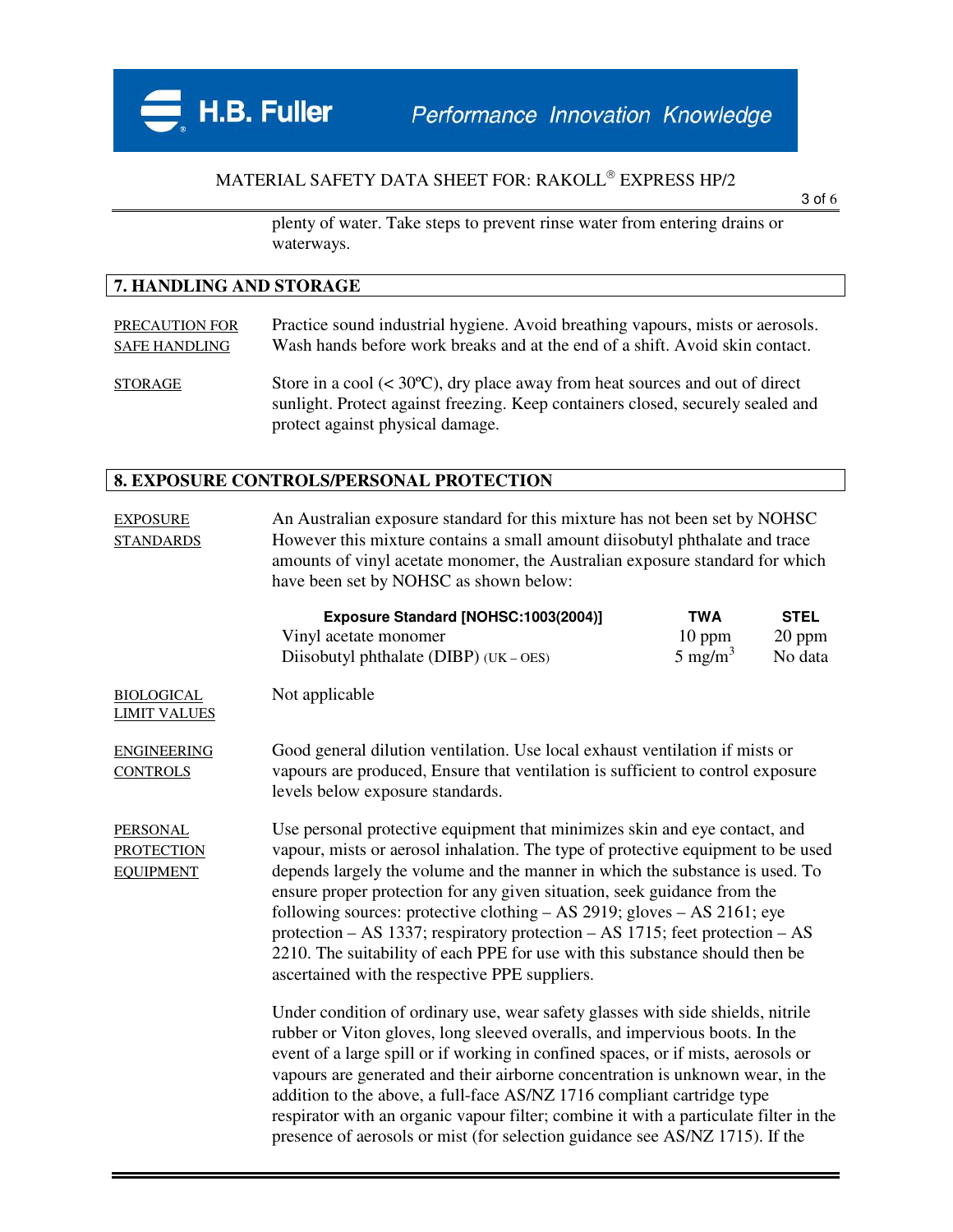Performance Innovation Knowledge

## MATERIAL SAFETY DATA SHEET FOR: RAKOLL EXPRESS HP/2

4 of 6

respirator is the sole means of respiratory protection, use a full-face air supplied respirator.

### **9. PHYSICAL AND CHEMICAL PROPERTIES**

H.B. Fuller

PHYSICAL **Appearance:** White, viscous liquid DESCRIPTION & **Odour:** Sweet, characteristic PROPERTIES **pH:** ca. 6.0 **Vapour Pressure:** 23 hP at 20ºC (water) **Vapour Density:** Not established **Boiling Point:** > 90ºC **Freezing/Melting Point:** Not established **Solubility in Water:** Fully miscible **Specific Gravity**: ca. 1.12 **Flammability:** Not flammable

OTHER No relevant data **PROPERTIES** 

#### **10. STABILITY AND REACTIVITY**

| <b>CHEMICAL</b><br><b>STABILITY</b>                         | This material is stable under normal ambient and anticipated storage and<br>handling conditions.            |
|-------------------------------------------------------------|-------------------------------------------------------------------------------------------------------------|
| <b>CONDITIONS</b><br><b>TO AVOID</b>                        | Avoid extremes of temperatures; in particular do not allow material to freeze.                              |
| <b>INCOMPATIBLE</b><br><b>MATERIALS</b>                     | Acids, alkalies, chlorine or divalent ions e.g. iron.                                                       |
| <b>HAZARDOUS</b><br><b>DECOMPOSITION</b><br><b>PRODUCTS</b> | Carbon monoxide, carbon dioxide, acetic acid and other noxious vapours and<br>gases of unknown composition. |
| <b>HAZARDOUS</b><br><b>REACTIONS</b>                        | Hazardous polymerization will not occur. Will react vigorously with chlorine.                               |

### **11. TOXICOLOGICAL INFORMATION**

This mixture has not been tested as a whole for its health effects. The toxicological information given below is based on similar mixtures.

| <b>ACUTE</b>   | <b>Swallowed:</b> Ingestion of this mixture may irritate the gastric tract, causing. |
|----------------|--------------------------------------------------------------------------------------|
| <b>HEALTH</b>  | nausea and vomiting.                                                                 |
| <b>EFFECTS</b> | $LD_{50}$ not established                                                            |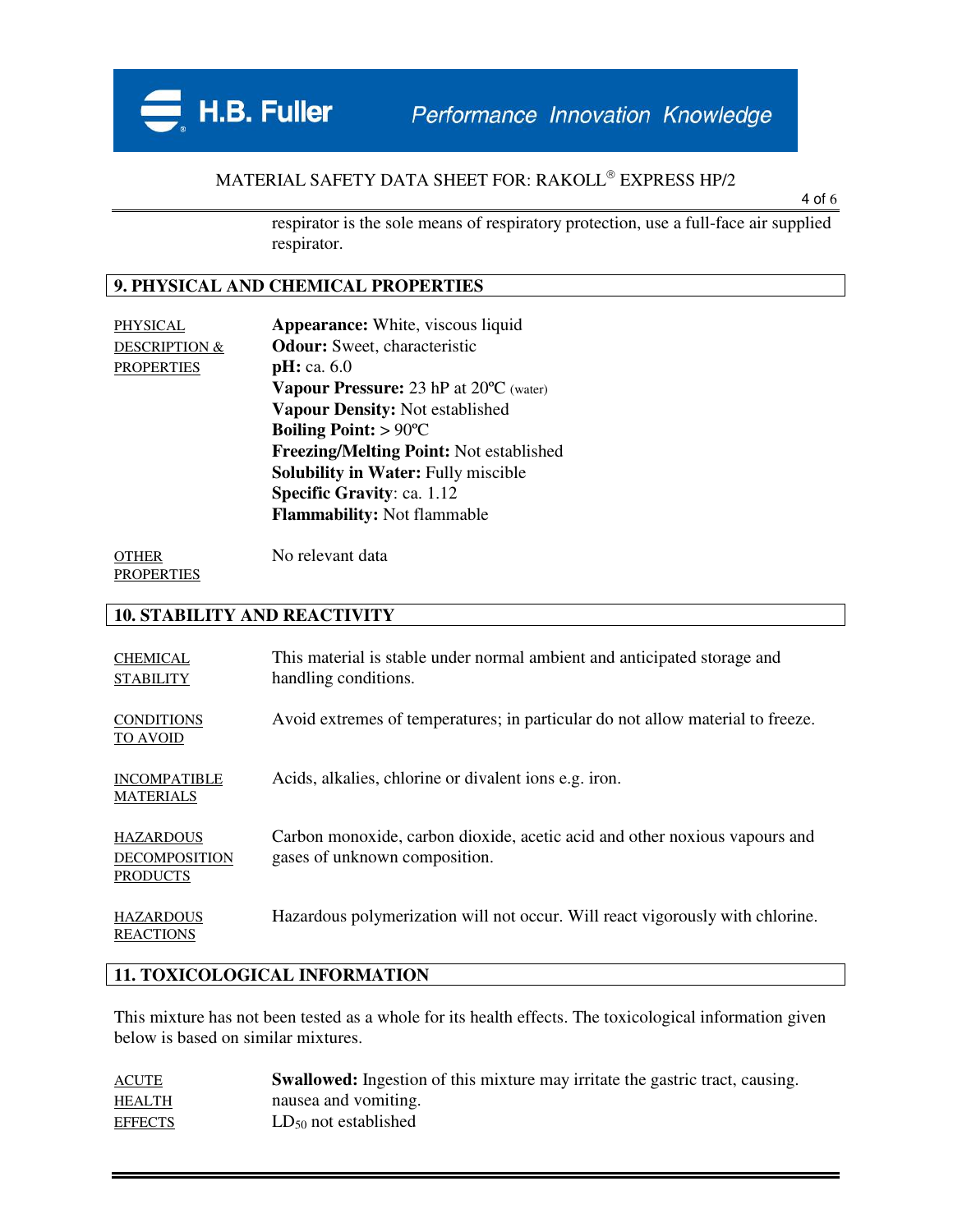## MATERIAL SAFETY DATA SHEET FOR: RAKOLL EXPRESS HP/2

5 of 6

**Eyes:** Direct contact with the eyes may result in moderate irritation. May cause reddening of the affected eye and lacrimation but is unlikely to cause permanent damage.

**Skin:** May be mildly irritating on frequent or prolonged skin contact. Irritation may produce itching and reddening of the exposed area.

**Inhaled:** Inhalation of vapour, aerosols or mist from the mixture may cause irritation of the nose, throat and respiratory system.

CHRONIC Vinyl acetate monomer is classified as a Group 2B carcinogen by IARC HEALTH (i.e. *"The agent is possibly carcinogenic to humans"*). None of the components EFFECTS of this mixture has been listed as a sensitizer, mutagen or teratogen

### **12. ECOLOGICAL INFORMATION**

No ecotoxicological information for this mixture or analogous mixtures could be found.

### **13. DISPOSAL CONSIDERATIONS**

This product and its containers are a prescribed waste and may only be disposed of in accordance with applicable State and local regulations. These regulations vary from jurisdiction to jurisdiction and hence the user is counselled to seek advice from the local authority and classify the waste before considering disposal. The disposal information given below is a general guide and does not replace the requirement of the local regulations.

| DISPOSAL                      | <b>Small quantities</b> Dry and fully cured material may be disposed of as general<br>industrial waste. Empty containers should be treated in a similar manner once<br>the residue in the container is fully cured.                                                                                                                       |
|-------------------------------|-------------------------------------------------------------------------------------------------------------------------------------------------------------------------------------------------------------------------------------------------------------------------------------------------------------------------------------------|
|                               | <b>Large amounts</b> must be disposed of strictly in accordance with local industrial<br>waste disposal or environmental protection regulations. This material has the<br>potential to be an environmental hazard. Therefore ensure that the product is<br>fully cured before disposing it, if permitted, as landfill or by incineration. |
| SPECIAL<br><b>PRECAUTIONS</b> | Do not allow the uncurred mixture to contaminate sewerage systems, soil,<br>surface or ground water.                                                                                                                                                                                                                                      |

When large amounts of this product need to be disposed of the services of a registered, professional waste disposal organisation is highly recommended.

### **14. TRANSPORT INFORMATION**